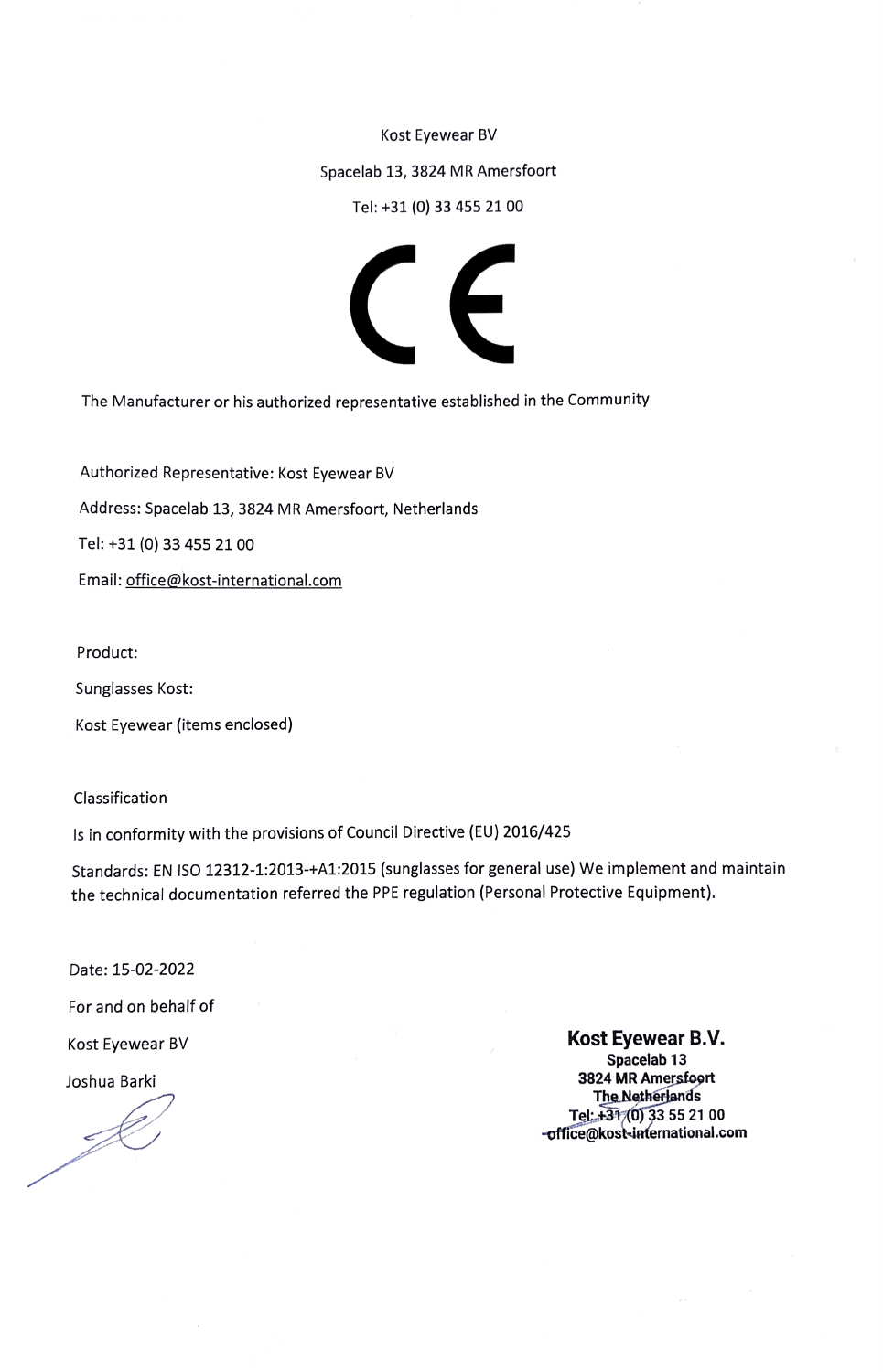| KOST Sunglasses 2020 |         |                   |  |         |  |                  |  |           |  |  |  |
|----------------------|---------|-------------------|--|---------|--|------------------|--|-----------|--|--|--|
|                      |         |                   |  |         |  |                  |  |           |  |  |  |
|                      |         |                   |  |         |  |                  |  |           |  |  |  |
|                      |         |                   |  |         |  |                  |  |           |  |  |  |
|                      |         |                   |  |         |  |                  |  |           |  |  |  |
| Item nr              | Item nr | Item nr           |  | Item nr |  | Item nr          |  | Item nr   |  |  |  |
| 20-002               | 20-100  | 20-166            |  | 20-217  |  | <b>Polarized</b> |  | PZ20-086  |  |  |  |
| 20-003               | 20-100A | 20-167            |  | 20-218  |  | PZ20-001         |  | PZ20-088  |  |  |  |
| 20-006               | 20-101  | 20-168            |  | 20-219  |  | PZ20-002         |  | PZ20-089  |  |  |  |
| 20-013               | 20-104  | 20-169            |  | 20-220  |  | PZ20-003         |  | PZ20-090  |  |  |  |
| 20-016               | 20-105  | 20-170            |  | 20-221  |  | PZ20-004         |  | PZ20-093  |  |  |  |
| 20-017               | 20-109  | 20-172            |  | 20-222  |  | PZ20-006         |  | PZ20-094  |  |  |  |
| 20-018               | 20-110  | 20-173            |  | 20-224  |  | PZ20-010         |  | PZ20-095  |  |  |  |
| 20-028A              | 20-111  | 20-174            |  | 20-225  |  | PZ20-013         |  | PZ20-098  |  |  |  |
| 20-031               | 20-112  | 20-175            |  | 20-226  |  | PZ20-016         |  | PZ20-099  |  |  |  |
| 20-032               | 20-114  | 20-176            |  | 20-227  |  | PZ20-017         |  | PZ20-100  |  |  |  |
| 20-033               | 20-115  | 20-180            |  | 20-228  |  | PZ20-020         |  | PZ20-103  |  |  |  |
| 20-034               | 20-120  | 20-181            |  | 20-229  |  | PZ20-023         |  | PZ20-104  |  |  |  |
| 20-035               | 20-121  | 20-182            |  | 20-229A |  | PZ20-027         |  | PZ20-105  |  |  |  |
| 20-038               | 20-122  | 20-184            |  | 20-231  |  | PZ20-030         |  | PZ20-107  |  |  |  |
| 20-049               | 20-125  | 20-185            |  | 20-232  |  | PZ20-031         |  | PZ20-109  |  |  |  |
| 20-050               | 20-127  | 20-186            |  | 20-233  |  | PZ20-032         |  | PZ20-112  |  |  |  |
| 20-051               | 20-128  | 20-186A           |  | 20-234  |  | PZ20-035         |  | PZ20-113  |  |  |  |
| 20-052               | 20-129  | 20-187            |  | 20-236  |  | PZ20-038         |  | PZ20-113A |  |  |  |
| 20-052A              | 20-130  | 20-188            |  | 20-237  |  | PZ20-044         |  | PZ-200    |  |  |  |
| 20-055               | 20-131  | 20-189            |  | 20-238  |  | PZ20-045         |  | PZ-201    |  |  |  |
| 20-056               | 20-134  | 20-190            |  | 20-239  |  | PZ20-048         |  | PZ-202    |  |  |  |
| 20-060               | 20-143  | 20-191            |  | 20-240  |  | PZ20-049         |  | PZ-203    |  |  |  |
| 20-062               | 20-148  | 20-192            |  | 20-241  |  | PZ20-050         |  | PZ-204    |  |  |  |
| 20-062A              | 20-149  |                   |  | 20-242  |  | PZ20-053         |  | PZ-205    |  |  |  |
| 20-069               | 20-149A | <b>Mainly men</b> |  | 20-244  |  | PZ20-054         |  | PZ-206    |  |  |  |
| 20-070               | 20-150  | 20-195            |  | 20-247  |  | PZ20-055         |  | PZ-207    |  |  |  |
| 20-072               | 20-150A | 20-198            |  | 20-248  |  | PZ20-056         |  | PZ-208    |  |  |  |
| 20-072A              | 20-151  | 20-200            |  | 20-250  |  | PZ20-057         |  | PZ-209    |  |  |  |
| 20-074               | 20-153  | 20-206            |  | 20-251  |  | PZ20-059         |  | PZ-210    |  |  |  |
| 20-078               | 20-156  | 20-206A           |  | 20-252  |  | PZ20-060         |  | PZ-211    |  |  |  |
| 20-082               | 20-157  | 20-207            |  | 20-254  |  | PZ20-061         |  | PZ-212    |  |  |  |
| 20-085               | 20-158  | 20-207A           |  | 20-257  |  | PZ20-062         |  | PZ-213    |  |  |  |
| 20-087               | 20-160  | 20-210            |  | 20-258  |  | PZ20-063         |  |           |  |  |  |
| 20-089               | 20-160A | 20-211            |  | 20-260  |  | PZ20-064         |  |           |  |  |  |
| 20-090               | 20-161  | 20-212            |  | 20-261  |  | PZ20-065         |  |           |  |  |  |
| 20-092               | 20-162  | 20-213            |  | 20-262  |  | PZ20-069         |  |           |  |  |  |
| 20-096               | 20-164  | 20-215            |  | 20-263  |  | PZ20-072         |  |           |  |  |  |
| 20-099               | 20-165  | 20-216            |  | 20-264  |  | PZ20-085         |  |           |  |  |  |
|                      |         |                   |  |         |  |                  |  |           |  |  |  |
|                      |         |                   |  |         |  |                  |  |           |  |  |  |
|                      |         |                   |  |         |  |                  |  |           |  |  |  |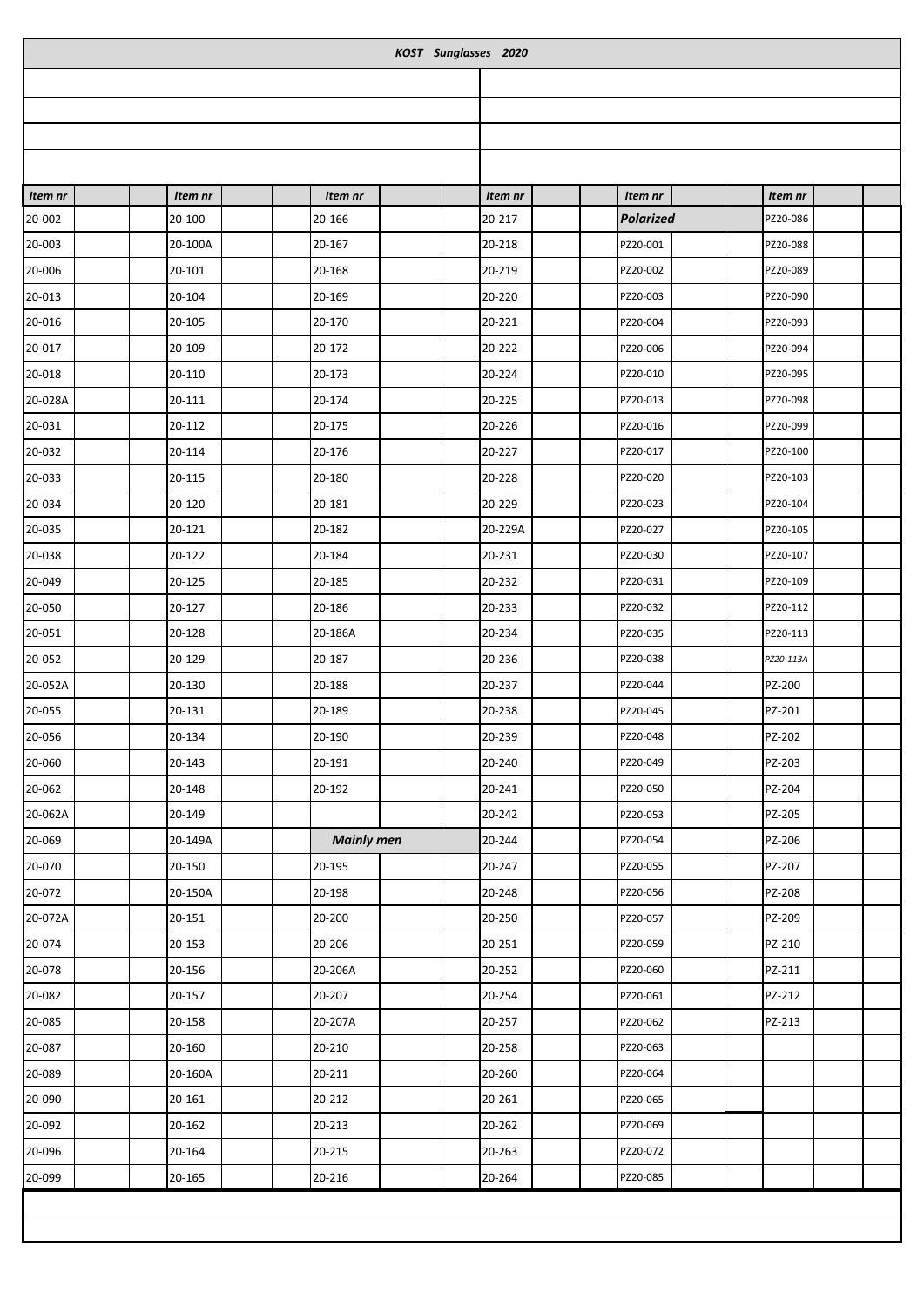| Item nr                   | Item nr             |  | Item nr |  |       | Item nr |                |  | Item nr                  |  | Item nr |  |
|---------------------------|---------------------|--|---------|--|-------|---------|----------------|--|--------------------------|--|---------|--|
| <b>Polarized Fit over</b> | 2035A               |  | H58     |  | K-983 |         | <b>Display</b> |  |                          |  |         |  |
| FO-001                    | 2036                |  | H59     |  |       | K-985   |                |  | 1118                     |  |         |  |
| FO-001N                   | 2037                |  | H61     |  |       | K-987   |                |  | 1108A                    |  |         |  |
| 2002                      | 2038                |  | H62     |  |       | K-988   |                |  | Display 80               |  |         |  |
| 2002A                     | 2039                |  | H63     |  |       | K-994   |                |  | Display 120              |  |         |  |
| 2004                      | 2040                |  | H64     |  |       | K-995   |                |  | Display 160              |  |         |  |
| 2005                      | 2041                |  | H65     |  |       | K-996   |                |  |                          |  |         |  |
| 2005A                     | 2041A               |  | H66     |  |       | K-997   |                |  | <b>Accessoires</b>       |  |         |  |
| 2006                      | 2043                |  | H67     |  |       | K-998   |                |  | LO <sub>1</sub>          |  |         |  |
| 2006B                     | 2043A               |  | H68     |  |       | K-999   |                |  | LO <sub>2</sub>          |  |         |  |
| 2006N                     | 2043B               |  | H69     |  |       | $K-100$ |                |  | $CD-01$                  |  |         |  |
| 2007                      | 2044                |  | H71     |  |       | $K-102$ |                |  | $CD-02$                  |  |         |  |
| 2008                      | 2045                |  | H72     |  |       | $K-104$ |                |  | $CD-03$                  |  |         |  |
| 2008A                     | 2046                |  | H73     |  |       | $K-105$ |                |  | $CD-04$                  |  |         |  |
| 2008B                     | 2047                |  | H74     |  |       | $K-107$ |                |  | CD-07                    |  |         |  |
| 2010                      | 2048                |  |         |  |       | $K-108$ |                |  | CD-08                    |  |         |  |
| 2010A                     | 2049                |  | Kids    |  |       | $K-111$ |                |  | CD-09                    |  |         |  |
| 2012                      | 2050                |  | K-813   |  |       | $K-112$ |                |  | <b>VP32</b>              |  |         |  |
| 2013W                     | 2051                |  | K-900   |  |       | $K-114$ |                |  | Sunglasses holder clip   |  |         |  |
| 2014                      | Clip ons            |  | K-901   |  |       | $K-115$ |                |  | Fit over cleaning cloth  |  |         |  |
| 2015                      | $CP-01$             |  | K-902   |  |       | $K-116$ |                |  | Presentation box 18      |  |         |  |
| K2016                     | $CP-02$             |  | K-902A  |  |       | $K-117$ |                |  | Fit over sunglasses case |  |         |  |
| K2016A                    | $CP-04$             |  | K-904   |  |       | $K-120$ |                |  | <b>VB 609</b>            |  |         |  |
| 2017                      | $CP-07$             |  | K-905   |  |       | $K-121$ |                |  |                          |  |         |  |
| 2017B                     | CP-08               |  | K-908   |  |       | $K-122$ |                |  |                          |  |         |  |
| 2017C                     | $CP-09$             |  | K-911   |  |       | $K-123$ |                |  |                          |  |         |  |
| 2019                      | $CP-10$             |  | K-911A  |  |       | $K-124$ |                |  |                          |  |         |  |
| 2020                      |                     |  | K-914   |  |       | $K-125$ |                |  |                          |  |         |  |
| 2021                      | <b>H</b> Collection |  | $K-915$ |  |       | $K-126$ |                |  |                          |  |         |  |
| 2022                      | H <sub>3</sub>      |  | K-916   |  |       | $K-127$ |                |  |                          |  |         |  |
| 2022A                     | H4                  |  | K-917   |  |       | $K-128$ |                |  |                          |  |         |  |
| 2022B                     | H <sub>5</sub>      |  | K-920   |  |       | $K-129$ |                |  |                          |  |         |  |
| 2023                      | H <sub>6</sub>      |  | K-928   |  |       | $K-130$ |                |  |                          |  |         |  |
| 2024                      | H8                  |  | K-930   |  |       | $K-131$ |                |  |                          |  |         |  |
| 2025                      | H9                  |  | K-933   |  |       | $K-132$ |                |  |                          |  |         |  |
| 2026                      | H22                 |  | K-935   |  |       | $K-134$ |                |  |                          |  |         |  |
| 2027                      | H24                 |  | K-936   |  |       | $K-135$ |                |  |                          |  |         |  |
| 2029                      | H <sub>27</sub>     |  | K-942   |  |       | $K-138$ |                |  |                          |  |         |  |
| 2029A                     | H29                 |  | K-948   |  |       |         |                |  |                          |  |         |  |
| 2033                      | H39                 |  | K-969   |  |       |         |                |  |                          |  |         |  |
| 2033A                     | H47                 |  | K-970   |  |       |         |                |  |                          |  |         |  |
| 2034                      | H52                 |  | K-977   |  |       |         |                |  |                          |  |         |  |
|                           |                     |  |         |  |       |         |                |  |                          |  |         |  |
|                           |                     |  |         |  |       |         |                |  |                          |  |         |  |
|                           |                     |  |         |  |       |         |                |  |                          |  |         |  |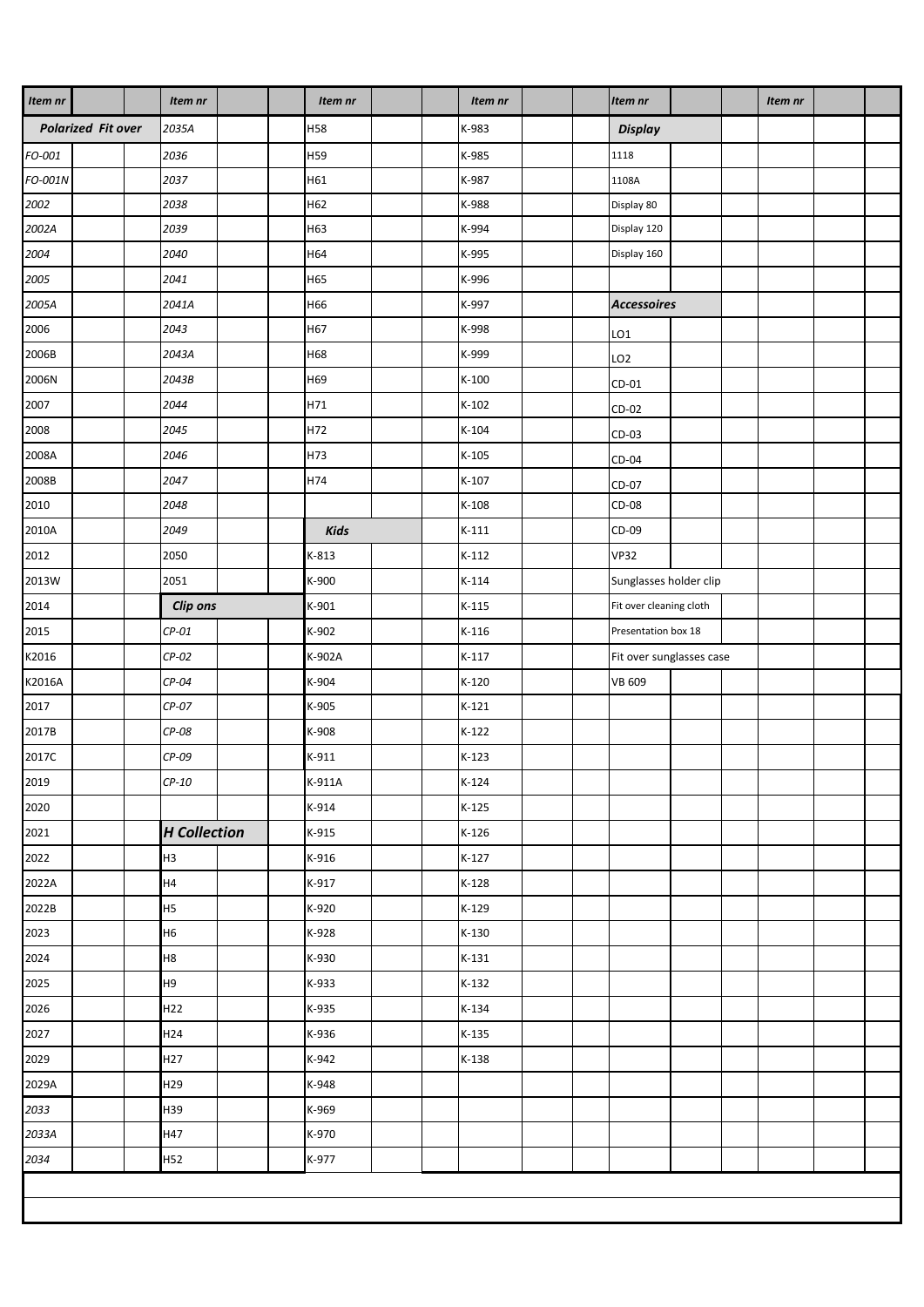| <b>KOST Sunglasses 2021</b> |  |                   |  |  |  |  |  |  |  |  |  |  |
|-----------------------------|--|-------------------|--|--|--|--|--|--|--|--|--|--|
|                             |  |                   |  |  |  |  |  |  |  |  |  |  |
|                             |  |                   |  |  |  |  |  |  |  |  |  |  |
|                             |  |                   |  |  |  |  |  |  |  |  |  |  |
|                             |  |                   |  |  |  |  |  |  |  |  |  |  |
| Item nr                     |  | Item nr           |  |  |  |  |  |  |  |  |  |  |
| 21-001                      |  | 21-037            |  |  |  |  |  |  |  |  |  |  |
| 21-002                      |  | 21-038            |  |  |  |  |  |  |  |  |  |  |
| 21-003                      |  | 21-039            |  |  |  |  |  |  |  |  |  |  |
| 21-004                      |  | 21-040            |  |  |  |  |  |  |  |  |  |  |
| 21-005                      |  | 21-041            |  |  |  |  |  |  |  |  |  |  |
| 21-005A                     |  | 21-042            |  |  |  |  |  |  |  |  |  |  |
| 21-006                      |  | <b>Mainly men</b> |  |  |  |  |  |  |  |  |  |  |
| 21-007                      |  | 21-043            |  |  |  |  |  |  |  |  |  |  |
| 21-008                      |  | 21-044            |  |  |  |  |  |  |  |  |  |  |
| 21-009                      |  | 21-045            |  |  |  |  |  |  |  |  |  |  |
| 21-010                      |  | 21-046            |  |  |  |  |  |  |  |  |  |  |
| 21-011                      |  | 21-047            |  |  |  |  |  |  |  |  |  |  |
| 21-012                      |  | 21-048            |  |  |  |  |  |  |  |  |  |  |
| 21-013                      |  | 21-050            |  |  |  |  |  |  |  |  |  |  |
| $21 - 014$                  |  | 21-051            |  |  |  |  |  |  |  |  |  |  |
| 21-015                      |  | 21-052            |  |  |  |  |  |  |  |  |  |  |
| 21-016                      |  | 21-053            |  |  |  |  |  |  |  |  |  |  |
| 21-017                      |  | 21-054            |  |  |  |  |  |  |  |  |  |  |
| $21 - 018$                  |  | 21-055            |  |  |  |  |  |  |  |  |  |  |
| 21-019                      |  |                   |  |  |  |  |  |  |  |  |  |  |
| 21-020                      |  |                   |  |  |  |  |  |  |  |  |  |  |
| 21-021                      |  |                   |  |  |  |  |  |  |  |  |  |  |
| 21-022                      |  |                   |  |  |  |  |  |  |  |  |  |  |
| 21-023                      |  |                   |  |  |  |  |  |  |  |  |  |  |
| 21-024                      |  |                   |  |  |  |  |  |  |  |  |  |  |
| 21-025                      |  |                   |  |  |  |  |  |  |  |  |  |  |
| 21-026                      |  |                   |  |  |  |  |  |  |  |  |  |  |
| 21-027                      |  |                   |  |  |  |  |  |  |  |  |  |  |
| 21-028                      |  |                   |  |  |  |  |  |  |  |  |  |  |
| 21-029                      |  |                   |  |  |  |  |  |  |  |  |  |  |
| 21-030                      |  |                   |  |  |  |  |  |  |  |  |  |  |
| 21-031                      |  |                   |  |  |  |  |  |  |  |  |  |  |
| 21-031A                     |  |                   |  |  |  |  |  |  |  |  |  |  |
| 21-032                      |  |                   |  |  |  |  |  |  |  |  |  |  |
| 21-033                      |  |                   |  |  |  |  |  |  |  |  |  |  |
| 21-034                      |  |                   |  |  |  |  |  |  |  |  |  |  |
| 21-035                      |  |                   |  |  |  |  |  |  |  |  |  |  |
| 21-036                      |  |                   |  |  |  |  |  |  |  |  |  |  |
|                             |  |                   |  |  |  |  |  |  |  |  |  |  |
|                             |  |                   |  |  |  |  |  |  |  |  |  |  |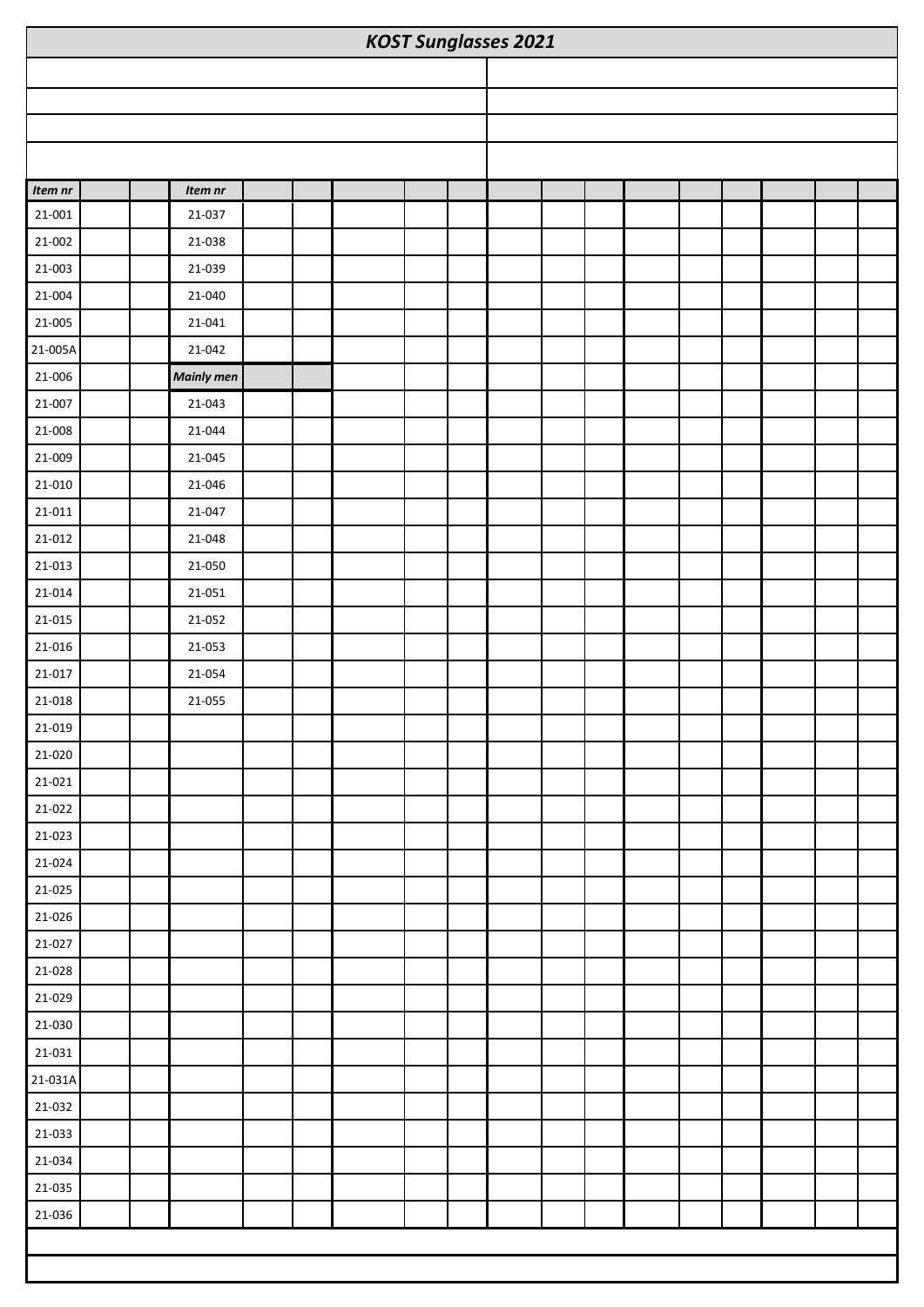| <b>KOST Sunglasses 2022</b> |  |         |  |  |  |  |  |  |  |  |  |  |
|-----------------------------|--|---------|--|--|--|--|--|--|--|--|--|--|
|                             |  |         |  |  |  |  |  |  |  |  |  |  |
|                             |  |         |  |  |  |  |  |  |  |  |  |  |
|                             |  |         |  |  |  |  |  |  |  |  |  |  |
|                             |  |         |  |  |  |  |  |  |  |  |  |  |
| Item nr                     |  | Item nr |  |  |  |  |  |  |  |  |  |  |
| 22-001                      |  | 22-037  |  |  |  |  |  |  |  |  |  |  |
| 22-001A                     |  | 22-038  |  |  |  |  |  |  |  |  |  |  |
| 22-001B                     |  | 22-039  |  |  |  |  |  |  |  |  |  |  |
| 22-002                      |  | 22-040  |  |  |  |  |  |  |  |  |  |  |
| 22-003                      |  | 22-042  |  |  |  |  |  |  |  |  |  |  |
| 22-004                      |  | 22-043  |  |  |  |  |  |  |  |  |  |  |
| 22-005                      |  | 22-044  |  |  |  |  |  |  |  |  |  |  |
| 22-006                      |  | 22-045  |  |  |  |  |  |  |  |  |  |  |
| 22-007                      |  | 22-046  |  |  |  |  |  |  |  |  |  |  |
| 22-008                      |  | 22-047  |  |  |  |  |  |  |  |  |  |  |
| 22-009                      |  | 22-048  |  |  |  |  |  |  |  |  |  |  |
| 22-010                      |  | 22-049  |  |  |  |  |  |  |  |  |  |  |
| 22-011                      |  | 22-050  |  |  |  |  |  |  |  |  |  |  |
| 22-012                      |  | 22-051  |  |  |  |  |  |  |  |  |  |  |
| 22-013                      |  | 22-052  |  |  |  |  |  |  |  |  |  |  |
| 22-014                      |  | 22-053  |  |  |  |  |  |  |  |  |  |  |
| 22-015                      |  | 22-054  |  |  |  |  |  |  |  |  |  |  |
| 22-016                      |  | 22-055  |  |  |  |  |  |  |  |  |  |  |
| 22-017                      |  | 22-056  |  |  |  |  |  |  |  |  |  |  |
| 22-018                      |  | 22-057  |  |  |  |  |  |  |  |  |  |  |
| 22-019                      |  | 22-058  |  |  |  |  |  |  |  |  |  |  |
| 22-020                      |  | 22-059  |  |  |  |  |  |  |  |  |  |  |
| 22-021                      |  | 22-060  |  |  |  |  |  |  |  |  |  |  |
| 22-022                      |  | 22-061  |  |  |  |  |  |  |  |  |  |  |
| 22-023                      |  | 22-062  |  |  |  |  |  |  |  |  |  |  |
| 22-024                      |  | 22-063  |  |  |  |  |  |  |  |  |  |  |
| 22-025                      |  |         |  |  |  |  |  |  |  |  |  |  |
| 22-026                      |  |         |  |  |  |  |  |  |  |  |  |  |
| 22-027                      |  |         |  |  |  |  |  |  |  |  |  |  |
| 22-028                      |  |         |  |  |  |  |  |  |  |  |  |  |
| 22-029                      |  |         |  |  |  |  |  |  |  |  |  |  |
| 22-030                      |  |         |  |  |  |  |  |  |  |  |  |  |
| 22-031                      |  |         |  |  |  |  |  |  |  |  |  |  |
| 22-032                      |  |         |  |  |  |  |  |  |  |  |  |  |
| 22-033                      |  |         |  |  |  |  |  |  |  |  |  |  |
| 22-034                      |  |         |  |  |  |  |  |  |  |  |  |  |
| 22-035                      |  |         |  |  |  |  |  |  |  |  |  |  |
| 22-036                      |  |         |  |  |  |  |  |  |  |  |  |  |
|                             |  |         |  |  |  |  |  |  |  |  |  |  |
|                             |  |         |  |  |  |  |  |  |  |  |  |  |